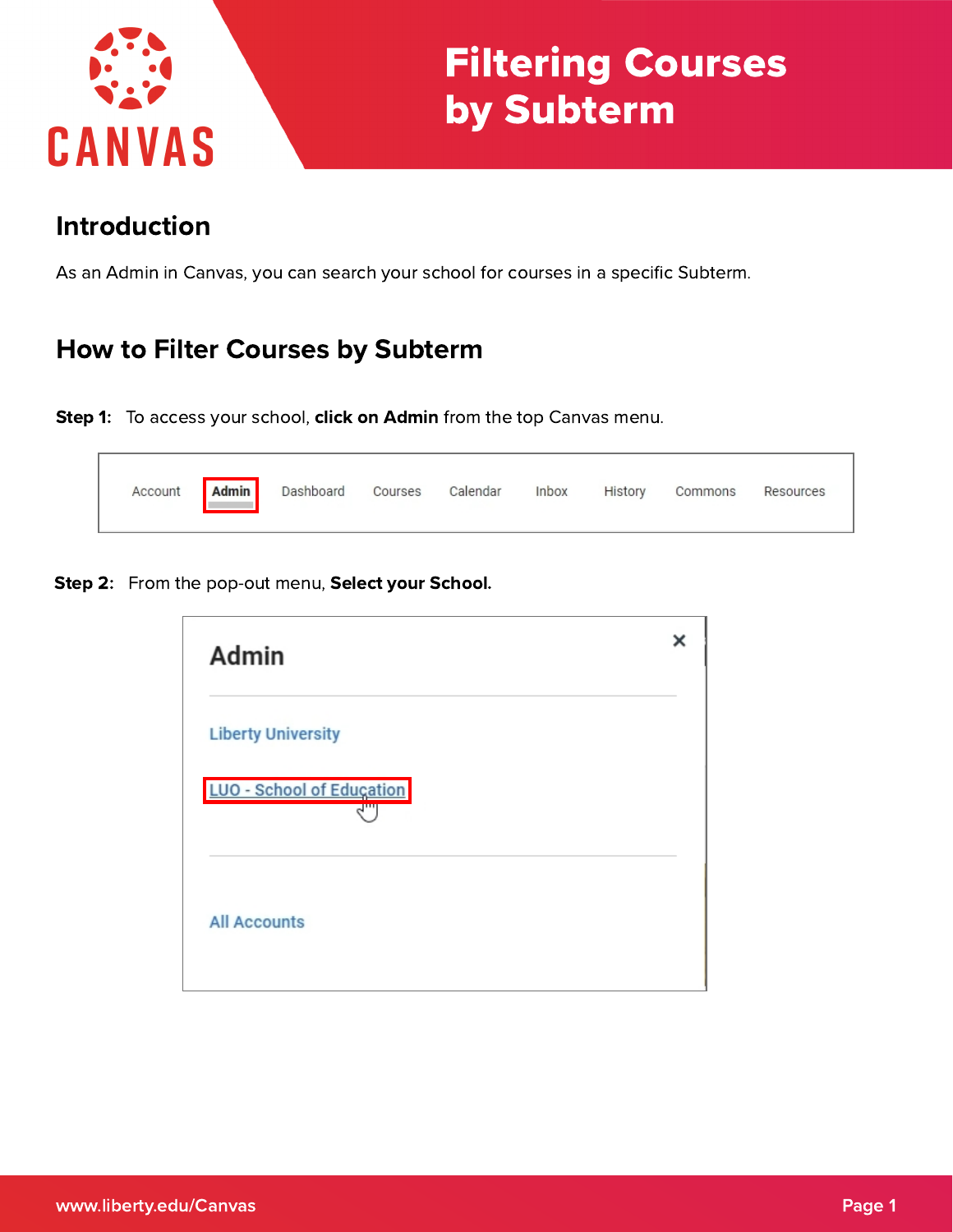### How to Filter Courses by Subterm (continued)

Step 3: In the Filter by Term text box, type in the Term followed by a space. The Term can be Fall, Spring, Winter, or Summer.

| Filter by term                                            |  |  |
|-----------------------------------------------------------|--|--|
| Hide courses without students Show only blueprint courses |  |  |

Step 4: Type in the year followed by a space.

| Spring 2022            |  |
|------------------------|--|
| Show courses from      |  |
| <b>Active Terms</b>    |  |
| Spring 2022 Non Credit |  |
| Spring 2022 Subterm C  |  |
| Spring 2022 Subterm A  |  |
| Spring 2022 Law School |  |
| Spring 2022 Resident   |  |
| Spring 2022 Full Term  |  |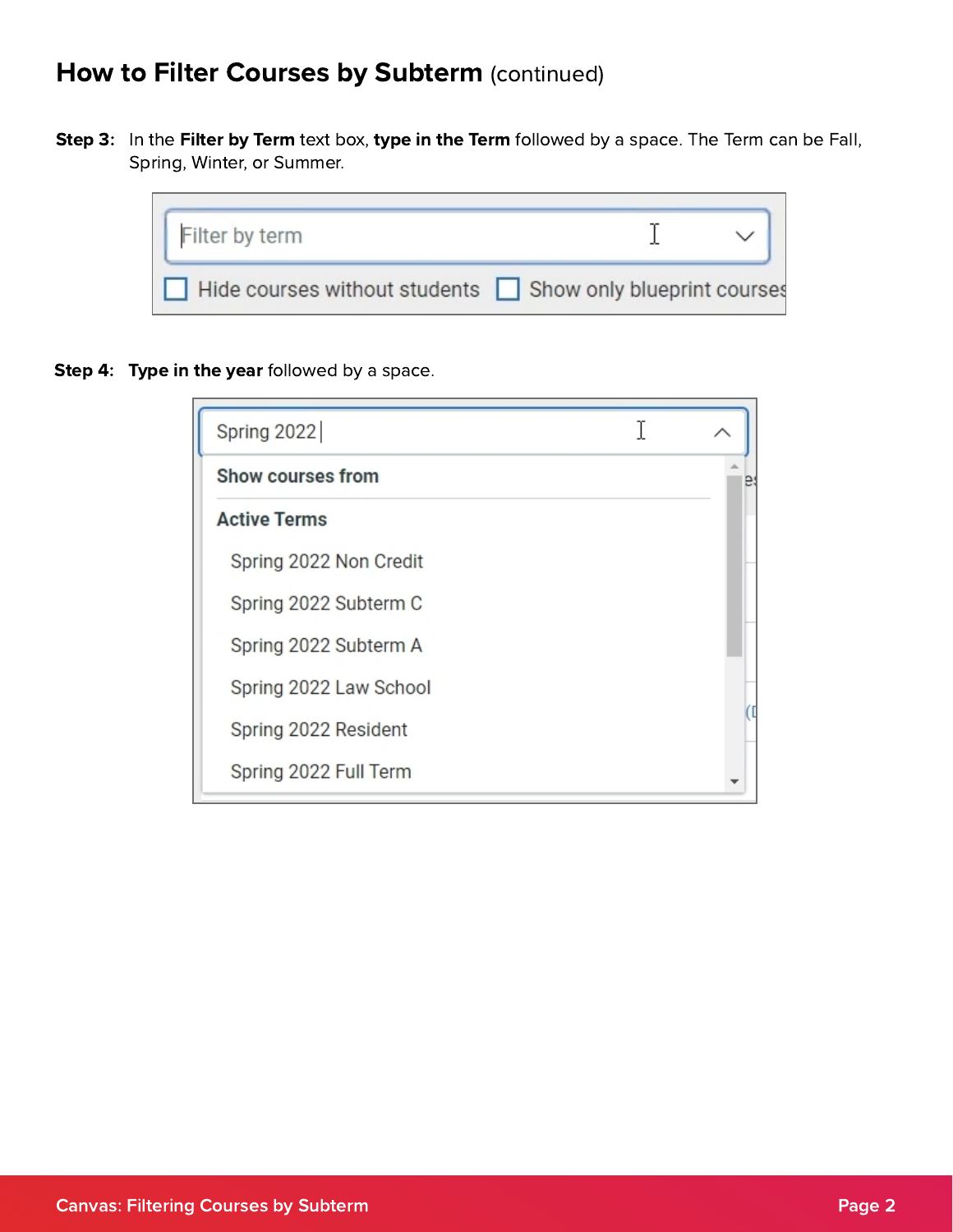#### How to Filter Courses by Subterm (continued)

Step 5: Type in "S" for Subterm.

| Spring 2022 S            |  |
|--------------------------|--|
| <b>Show courses from</b> |  |
| <b>Active Terms</b>      |  |
| Spring 2022 Subterm C    |  |
| Spring 2022 Subterm A    |  |
| Spring 2022 Subterm J    |  |
| <b>Future Terms</b>      |  |
| Spring 2022 Subterm D    |  |
| <b>Past Terms</b>        |  |

All the courses listed will be for the Subterm you've specified, including Past and Future terms

| Spring 2022 S         |  |
|-----------------------|--|
| <b>Active Terms</b>   |  |
| Spring 2022 Subterm C |  |
| Spring 2022 Subterm A |  |
| Spring 2022 Subterm J |  |
| <b>Future Terms</b>   |  |
| Spring 2022 Subterm D |  |
| <b>Past Terms</b>     |  |
| Spring 2022 Subterm B |  |

Step 6: Click on the Subterm you want to view.

| Spring 2022 Subterm D | $\checkmark$                                                                                                | Course       | $\checkmark$ | Search courses        |                |                          |                 | $+$ Course                   |
|-----------------------|-------------------------------------------------------------------------------------------------------------|--------------|--------------|-----------------------|----------------|--------------------------|-----------------|------------------------------|
| E                     | $\overline{\phantom{a}}$ Hide courses without students $\overline{\phantom{a}}$ Show only blueprint courses |              |              |                       |                |                          |                 |                              |
| Published             | Course                                                                                                      | $\mathbb{Z}$ | SIS ID A     | <b>Term</b>           | <b>Teacher</b> | Sub-Account              | <b>Students</b> |                              |
| $\odot$               | EDAS640: School Administration (D00)                                                                        |              | 20222022983  | Spring 2022 Subterm D |                | LUO - Graduate Education | $\circ$         | $+$ $\omega$ $\otimes$       |
| $\odot$               | EDAS641: Supervision of Instruction (D00)                                                                   |              | 20222022985  | Spring 2022 Subterm D |                | LUO - Graduate Education | $\circ$         | $+$ $\mathbf{m}$ $\otimes$   |
| $\odot$               | EDAS645: Foundations for Educational Leaders (D00)                                                          |              | 20222022987  | Spring 2022 Subterm D |                | LUO - Graduate Education | $\circ$         | $+$ $\omega$ $\otimes$       |
| $\odot$               | EDAS646: School-Community Relations (D00)                                                                   |              | 20222022989  | Spring 2022 Subterm D |                | LUO - Graduate Education | $\Omega$        | $+$ $\omega$ $\otimes$       |
| $\odot$               | EDAS647: School Law (D00)                                                                                   |              | 20222022991  | Spring 2022 Subterm D |                | LUO - Graduate Education | $\Omega$        | $+$ $\omega$ $\otimes$       |
| $\odot$               | EDAS648: School Finance and Management (D00)                                                                |              | 20222022993  | Spring 2022 Subterm D |                | LUO - Graduate Education | $\circ$         | $+$ $\mathbb{H}$ $\otimes$   |
| $\odot$               | EDAS740: Leadership Principles and Ethics (D00)                                                             |              | 20222022998  | Spring 2022 Subterm D |                | LUO - Graduate Education | $\circ$         | $+$ $\overline{m}$ $\otimes$ |
| $\odot$               | EDAS741: Theories of Educational Leadership (D00)                                                           |              | 20222023001  | Spring 2022 Subterm D |                | LUO - Graduate Education | $\mathbf{0}$    | $+$ $\boxtimes$<br>ණ         |

All the courses visible are part of the Subterm you selected.